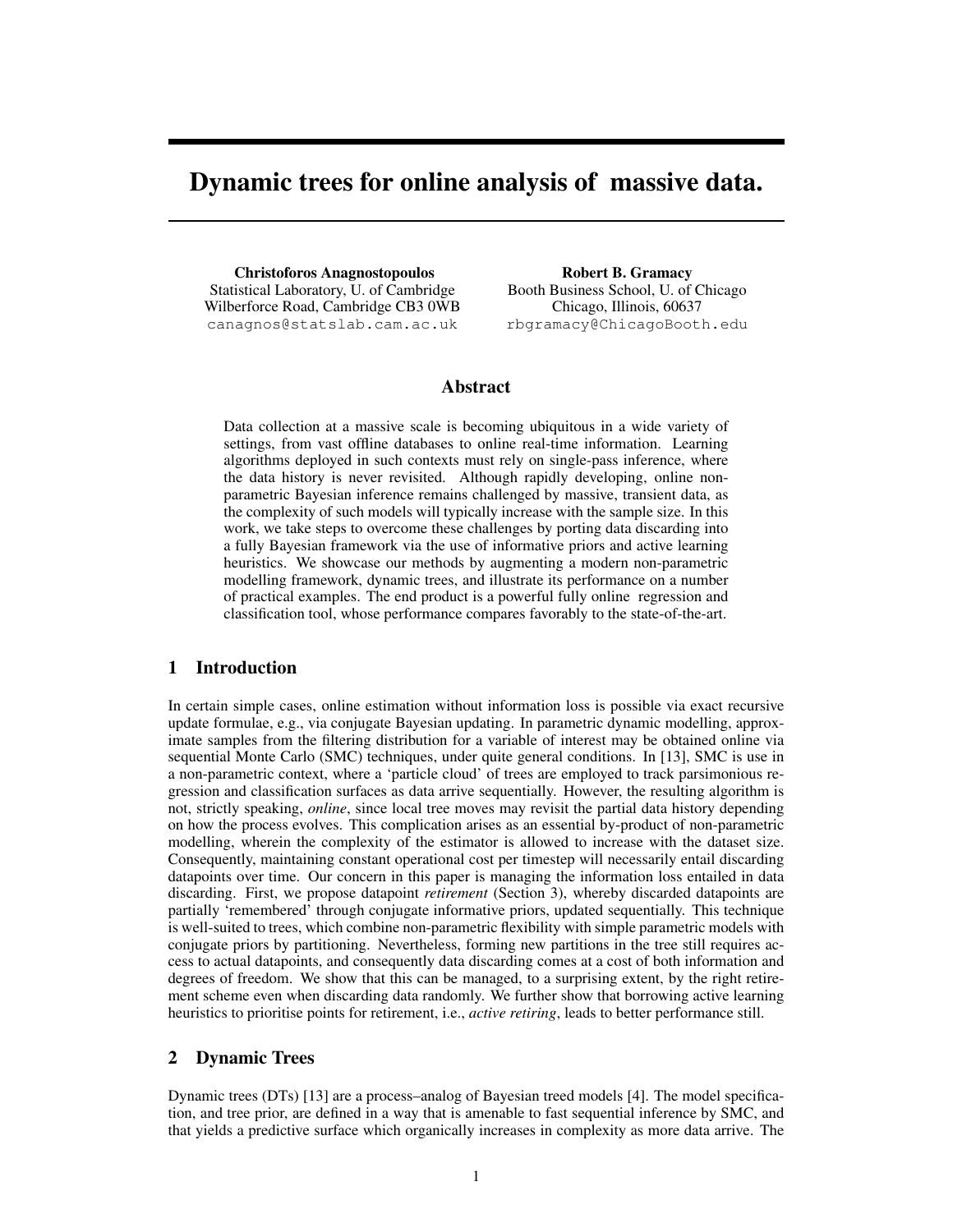computations involved in sequential updates are local, and completely determined by the set of trees  $\{T_t\}$  which are reachable from  $T_{t-1}$  when a new predictor  $x_t$  arrives, and the form of the model fit in each leaf. The tree may *stay*, *prune* or *grow* local to the leaf node in  $\mathcal{T}_{t-1}$  where  $x_t$  lands. The new observation,  $y_t$ , completes a stochastic rule for determining how the update  $\mathcal{T}_{t-1} \to \mathcal{T}_t$  chooses amongst those three options, via  $p(y^t | T_t, x^t)$ . To keep computations efficient, the leaf model, parameterised by a leaf-specific parameter  $\theta$ , must be simple enough for the marginal likelihood to be analytic, and will be equipped with (leaf-specific again) priors over  $\theta$ . We therefore restrict our attention to *constant* and *linear* models for regression, and *multinomial* models for classification [13]. As with all particle simulation methods, some Monte Carlo error will accumulate. Nevertheless, DT out-of-sample performance compares favorably to other nonparametric methods, like Gaussian processes (GPs), but at a fraction of the computational cost [13].

#### 3 Datapoint retirement

At time t, the DT algorithm of [13] requires access to the entire data history to compute  $p(T_t |$  $\mathcal{T}_{t-1}, \mathbf{x}^t$ ) for each particle. To enable online operation, the covariate pool,  $\mathbf{x}^t = (\mathbf{x}_1, \dots, \mathbf{x}_t)$  has to be of size constant with  $t$ . This can only be achieved via data discarding. However, the analytic/parametric nature of DT leaves allows us to retain part of the discarded information in the form of informative priors in the leaves, yielding in effect a *soft* implementation of data discarding, which we refer to as *datapoint retirement*. Intuitively, the DT with retirement manages two types of information: a non-parametric memory comprising an active data pool of constant size w, which forms the leaf likelihoods; and a parametric memory consisting of possibly informative leaf priors.

Updating the relevant leaf priors before discarding a datapoint proceeds via standard conjugate Bayesian updating. Let us focus on a single leaf  $\eta$ , letting  $(\mathbf{x}_n, y_n)_{n \in \mathcal{R}}$  denote the data retired from  $\eta$  so far. The leaf prior  $\pi(\theta)$  is then given by the posterior of  $\theta$  given the retired data,  $\pi(\theta) =_{df} P(\theta \mid (\mathbf{x}_n, y_n)_{n \in \mathcal{R}}) \propto L(\theta; (\mathbf{x}_n, y_n)_{n \in \mathcal{R}}) \pi_0(\theta)$ , where  $\pi_0(\theta)$  is a non-informative prior employed initially. To retire one more datapoint,  $(\mathbf{x}_m, y_m)$ , we recursively update:

$$
\pi^{(\text{new})}(\theta) =_{\text{df}} P\left(\theta \mid (\mathbf{x}_n, y_n)_{n \in \mathcal{R} \cup \{m\}}\right) \propto L(\theta; \mathbf{x}_m, y_m) P\left(\theta \mid (\mathbf{x}_n, y_n)_{n \in \mathcal{R}}\right) \tag{1}
$$

The calculation in (1) is tractable whenever conjugate priors are employed. Take for instance the linear regression model,  $y \sim N(X\beta, \sigma^2 I)$ , where  $y = (y_n)_{n \in \mathcal{R}}$  is the retired response data, and X the retired *augmented* design matrix, i.e., consisting of augmented covariate vectors  $[1, x'_n]'$ , so that  $\beta_1$  represents an intercept. With  $\pi_0(\beta, \sigma^2) \propto \frac{1}{\sigma^2}$ , we obtain  $\pi_t(\beta, \sigma^2) =_{df} P(\beta, \sigma^2 | \mathbf{y}, \mathbf{X}) =$  $NIG(\nu/2, s\nu/2, \beta, A)$ , where NIG stands for Normal-Inverse-Gamma, and,

$$
\mathbf{A} = \left(\mathbf{X}'\mathbf{X}\right)^{-1}, \ \mathbf{R} = \mathbf{X}'\mathbf{y}, \ r = \mathbf{y}'\mathbf{y}, \ \nu = n - p, \ \beta = \mathbf{A}\mathbf{R}, \ s^2 = \frac{1}{\nu}\left(r - \beta'\mathbf{A}\beta\right) \tag{2}
$$

assuming X<sup>'</sup>X is invertible. Although the retired data  $(y_n, \mathbf{x}_n)_{n \in \mathcal{R}}$  are unavailable, we can afford to keep in memory the values of the above statistics, as their dimension does not grow with the size of R. If we now wish to retire an additional datapoint  $(y_m, \mathbf{x}_m)$ , we perform the following updates:

$$
\left(\mathbf{A}^{(\text{new})}\right)^{-1} = \mathbf{A}^{-1} + X'_m X_m, \ \mathbf{R}^{(\text{new})} = \mathbf{R} + \mathbf{X}'_m \mathbf{y}_m, \ s^{(\text{new})} = s + y'_m y_m, \ \nu^{(\text{new})} = \nu + 1. \tag{3}
$$

The DT with retirement algorithm will, at time  $t + 1$ , add the  $(t + 1)$ th datapoint to the active pool, and update the model by SMC exactly as explained in Section 2. Once  $t$  exceeds  $w$ , the algorithm will also select some datapoint,  $(\mathbf{x}_r, y_r)$ , to retire from the active pool: the associated leaf prior for  $\eta(\mathbf{x}_r)^{(i)}$  for each particle i is updated to incorporate the removed datapoint  $(\mathbf{x}_r, y_r)$ . At this level, data retirement performs a shifting of information from the likelihood part of the posterior to the prior that preserves, exactly, the posterior predictive distribution and the value of the marginal likelihood calculation both locally at each node  $\eta(x)^{(i)}$ , as well as globally for each tree  $\mathcal{T}^{(i)}$ . Moreover, this predictive distribution is preserved for any future updates involving data points that either belong to a different node, or belong to  $\eta(\mathbf{x})^{(i)}$  which stochastically chose a *stay* move. The retiring mechanism suggests a method for splitting and combining that information in 'grow' and 'prune' moves. Following a 'prune' move, retired datapoints from the pruned leaves are pooled together to form the new leaf prior additivelty, as implied by conjugate updating. This does not require access to the actual retired datapoints. Following a 'grow' move, we let both novel leaves inherit the parent prior, but split its strength  $\nu^{(P)}$  between the two at proportions equal to the active data proportions in the children. This preserves the total strength of retired information.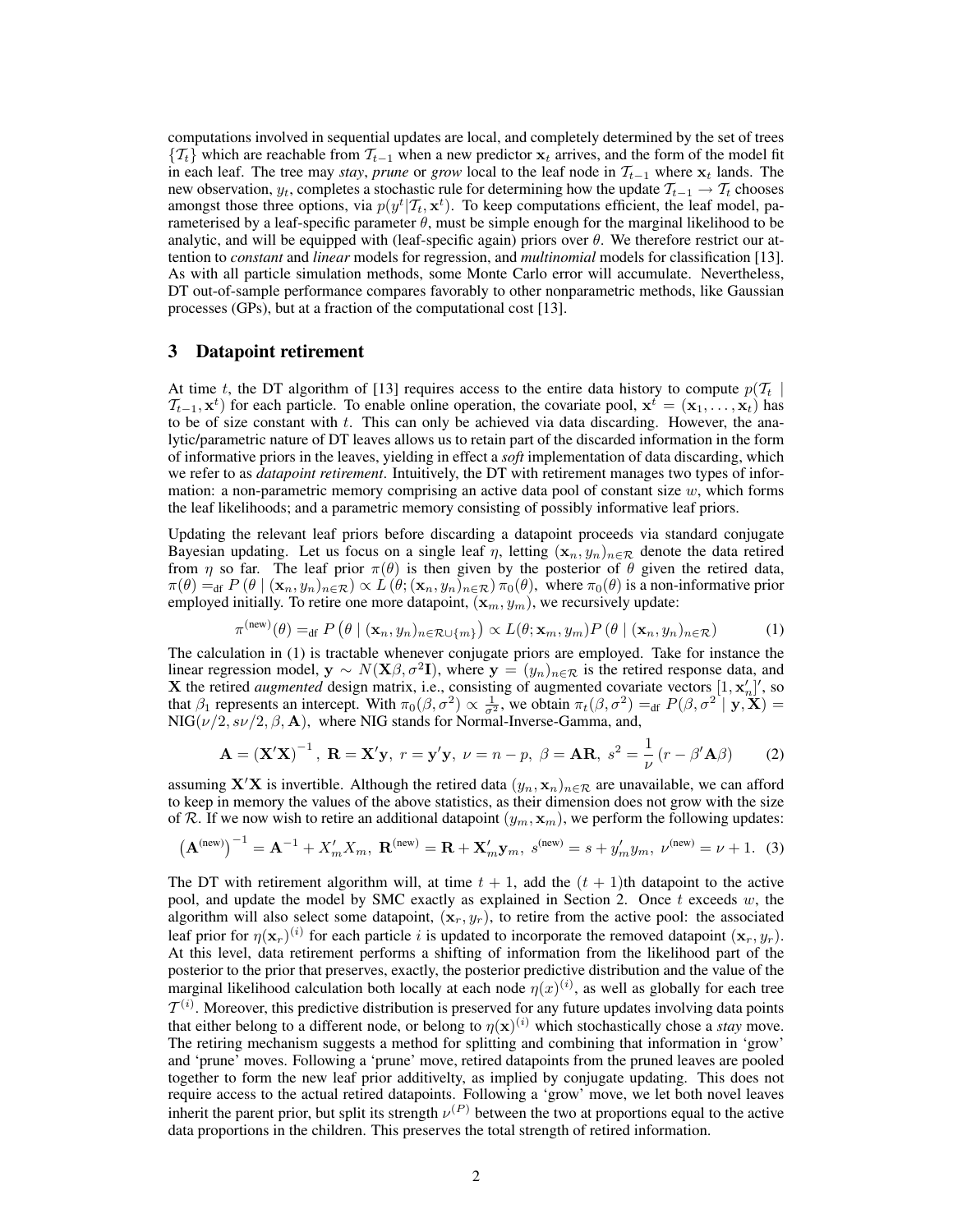# 4 Active discarding

Ideally, we would rather retire datapoints that will be of "less" use to the model going forward. We formulate the choice of which active data points to retire as an *active retiring* (AR) problem, borrowing techniques from the *active learning* (AL) literature. Regression and classification must be treated separately, as they require different AR techniques. We focus on the former due to space constraints, but note that in either case AR is easier than AL for DTs due to thrifty analytic calculations.

Consider the regression active learning statistic due to Cohn [5, ALC] popularised in the modern nonparametric regression literature [11] using GPs, and subsequently ported to DTs [13]. ALC chooses x ? to maximise the expected reduction in predictive variance averaged over the input space. A drawback is that it isensitive to the choice of (and density of) a search and reference grid over which the variance statistics are evaluated. Our first simplification when porting AL to AR is to recognise that no grids are needed. The program is to evaluate the ALC statistic at each active data location, and choose the smallest one for discarding. We focus on the linear case, as the constant case may be derived as a special case. We have:  $\overline{\Delta}\sigma_x^2(\mathbf{z}|\mathcal{T}) = \Delta\sigma_x^2(\mathbf{z}|\eta) \equiv \sigma^2(\mathbf{z}|\eta) - \sigma_x^2(\mathbf{z}|\eta)$ , where the latter two terms represent the respective predictive variance at z with or without x. A quick calculation shows that their difference equals  $\frac{s_n^2 - \mathcal{R}_\eta}{|\eta| - m - 3} \times \frac{\left(\frac{1}{|\eta|} + \mathbf{z}' \mathcal{G}_n^{-1} \mathbf{x}\right)^2}{1 + \frac{1}{2} + \mathbf{x}' \mathcal{G}_n^{-1} \mathbf{x}}$  $\frac{(\vert \eta \vert^{1/2} \mathcal{B} \eta^{1/2})}{1 + \frac{1}{\vert \eta \vert} + \mathbf{x}' \mathcal{G}^{-1}_{\eta} \mathbf{x}},$  when *both* x and z are in  $\eta \in \mathcal{L}_{\mathcal{T}}$ , and zero otherwise. The  $s_{\eta}^2$  is the leaf sum of squares,  $|\eta|$  is the number of data 2 points in the leaf, and  $\mathcal{G}_{\eta}$  is the Grahm matrix for  $\eta$  for the active *and* retired data [13]. Integrating over z, only  $(1/|\eta| + \mathbf{z}'\mathcal{G}_{\eta}^{-1}\mathbf{x})^2$  features z in the expression above, and can be integrated over the rectangular region  $\eta$  with an  $O(m^2)$  implementation:

$$
\int_{a_1}^{b_1} \cdots \int_{a_m}^{b_m} \left( c + \sum_{i=1}^m \tilde{z}_i x_i \right)^2 dz_1 \cdots dz_m = A_{\eta} c^2 + c \sum_i \left( \prod_{k \neq i} (b_k - a_k) \right) x_i (b_i^2 - a_i^2)
$$
  
+ 
$$
\sum_i \left( \prod_{k \neq i} (b_k - a_k) \right) \frac{x_i^2}{3} (b_i^3 - a_i^3) + \sum_i \sum_{j < i} \left( \prod_{k \neq i, j} (b_k - a_k) \right) \frac{x_i x_j}{2} (b_i^2 - a_i^2) (b_j^2 - a_j^2),
$$

where the *m*-rectangle  $\eta$  is being described by  $\{(a_i, b_i)\}^m$ ,  $\tilde{\mathbf{z}} = \mathbf{z}' \mathcal{G}_{\eta}^{-1}$ , and  $c = 1/|\eta|$ . The rectangular leaf regions generated by the trees is key. In the case of other partition models (like Voronoi tessellation models), this analytical integration would not be possible. Finally, the divide and conquer nature of trees—whose posterior distribution is approximated by thrifty, local, particle updates—allows AR statistics to be updated cheaply ( $O(m^2N)$  for N particles) as long each leaf node stores its own AR statistics. We leave the details to the full version of the paper.

In repeated applications of ALC for AR, the active points that remain tend to cluster near the boundaries of high posterior partitioning boundaries. The number of such locations depends crucially on the number of active data points allowed,  $w$ . Consider the simple example with a parabolic response that must be learned sequentially via x-data sampled uniformly in  $(-3, 2)$ , with  $w = 25$ . The initial 25, before any retiring, are shown in the first panel of Figure 1. Each updating round then proceeds with one retirement followed by one new pair, and subsequent SMC update. The active points indeed shift towards likely partition boundaries. By  $t = 150$  (third panel) the ability to learn about the mean with  $w = 25$  is saturated, but the variance (errorbars) still improves for  $t = 300$ .



Figure 1: Snapshots of active data (25 points) and predictive surfaces.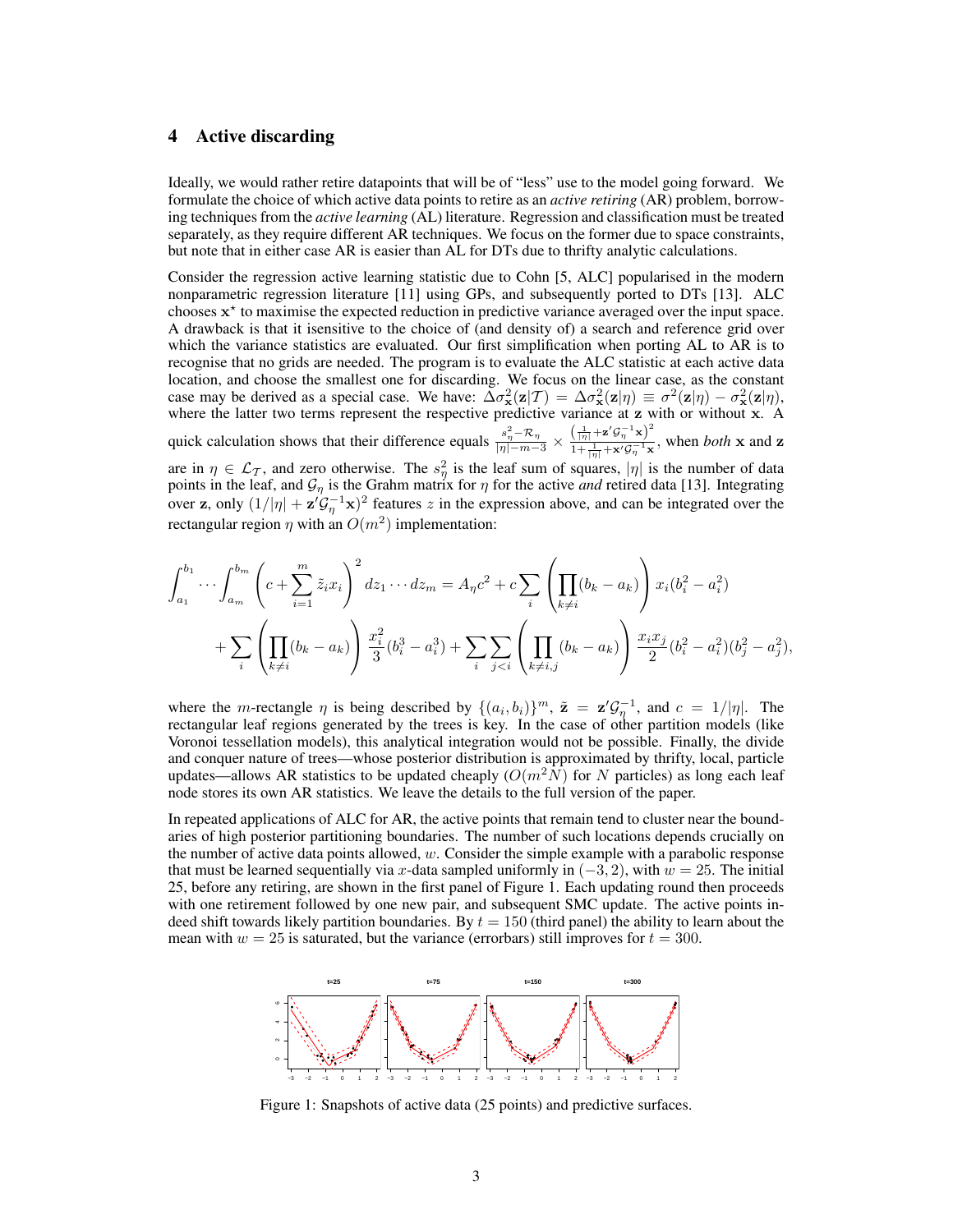#### 4.1 Empirical results

Here we explore the benefit of AR over simpler heuristics, like random discarding and subsetted data estimators, by making predictive comparisons on benchmark datasets. To focus the discussion on our key objective, we compare only to full-data versions of DTs, and assess the impact of data discarding on performance. We emphasise however that discarding enables DTs to operate on arbitrarily long datasets, where the original DTs, as well as their main GP-based competitors, simply cannot be used. We first consider data originally used in [6], and then to demonstrate the competitiveness of DTs relative to modern (batch) nonparametric models [13]. The response is  $10 \sin(\pi x_1 x_2) + 20(x_3 (0.5)^2 + 10x_4 + 5x_5$  plus  $\mathcal{N}(0, 1)$  additive error. Inputs x are random in  $[0, 1]^5$ . We considered four estimators: one based on 200 pairs (ORIG), one based 1800 more for 2000 total (FULL), and two online versions [which saw the same stream of pairs] using either random (ORAND) or ALC (OALC) retiring to keep the total active data set limited to  $w = 200$ . We repeated the experiment 100 times in a MC fashion, each with new random training sets, and random testing sets of size 1000.  $N = 1000$  particles and a linear leaf model were used throughout. Similar results were obtained for the constant model. From Figure 2 we can see that random retiring is better than subsetting, but retiring by ALC is even better, and can be nearly as good as the full-data estimator. In fact, it may be surprising to note that OALC was the *best* predictor 16% and 28% of the time by average predictive density (APD) and residual mean squared error (RMSE), respectively. The average time used by each estimator was approximately 1, 33, 45, and 67 seconds, respectively. So random retiring on this modestly-sized problem is 2-times faster than using the full data. ALC costs about 18% extra, time-wise, but leads to about a 35% reduction in RMSE relative to the full estimator. Note that the time-demands of the full estimator grow roughly as  $t \log t$ , whereas the online versions stay constant. Now consider the Spambase data set of [1]. The data contains binary classifications of 4601 emails based on 57 attributes (predictors). We do a similar experiment to the Friedman/regression example, above, except with classification leaves and 5-fold CV to create training and testing sets, repeated twenty times. We considered four estimators: one based on 1/10 of the training fold (ORIG), one based on the full fold (FULL), and two online versions trained on the same stream(s) using either random (ORAND) or entropy (OENT) retiring to keep the total active data set limited to 1/10 of full. Figure 2 tells a similar story to the Friedman experiment: random discarding is better than subsetting, but discarding by entropy is even better, and can be nearly as good as the full-data estimator. Entropy retiring resulted the best predictor 15% and 5% of the time by predictive probability and misclassification rate (MCR), respectively. While ORAND predicts labels comparably to ORIG, it is much better at capturing the full predictive distribution.

| 23<br>$\Omega$ .<br>$\div$<br>2.0                              |              | mean | <b>APD</b><br>$5\%$ | 95%  |      | <b>RMSE</b> |      |
|----------------------------------------------------------------|--------------|------|---------------------|------|------|-------------|------|
| 0.20<br>$\frac{3}{2}$                                          | <b>ORIG</b>  | .155 | .133                | .176 | 1.92 | 1.55        | 2.32 |
|                                                                | <b>ORAND</b> | .230 | .206                | .254 | 1.19 | .957        | 1.46 |
| $\frac{6}{5}$ .<br>$\tilde{ }$                                 | <b>OALC</b>  | .257 | .239                | .275 | .896 | .754        | 1.04 |
|                                                                | <b>FULL</b>  | .271 | .254                | .282 | .844 | .737        | .963 |
| full<br>orig<br>oalc<br>full<br>oalc<br>orand<br>oria<br>orand |              |      |                     |      |      |             |      |
|                                                                |              |      |                     |      |      |             |      |
| 0.16<br><b>ZRO</b>                                             |              |      | <b>APD</b>          |      |      | <b>MCR</b>  |      |
| <b>0.80</b><br>3.14                                            |              | mean | $5\%$               | 95%  |      |             |      |
|                                                                | <b>ORIG</b>  | .769 | .752                | .782 | .143 | .130        | .161 |
| $\sum_{i=1}^{n}$<br>3.12                                       | <b>ORAND</b> | .792 | .778                | .805 | .143 | .129        | .155 |
| $\frac{1}{2}$ .                                                | <b>OENT</b>  | .801 | .788                | .817 | .128 | .114        | .139 |
| 01.0<br>full<br>full<br>orig<br>orand                          | <b>FULL</b>  | .813 | .804                | .823 | .112 | .102        | .121 |

Figure 2: Friedman data (top) comparisons by APD (higher is better) and RMSE (lower is better); and spam data (bottom) by APD, and MCR (lower is better).

# 5 Conclusion

We rely on Bayesian machinery to facilitate fully online non-parametrics. The availability of tractable predictive distributions allows us to combine active retirement heuristics with conjugate updating to maintain a fixed budget of highly informative datapoints at minimum information loss.